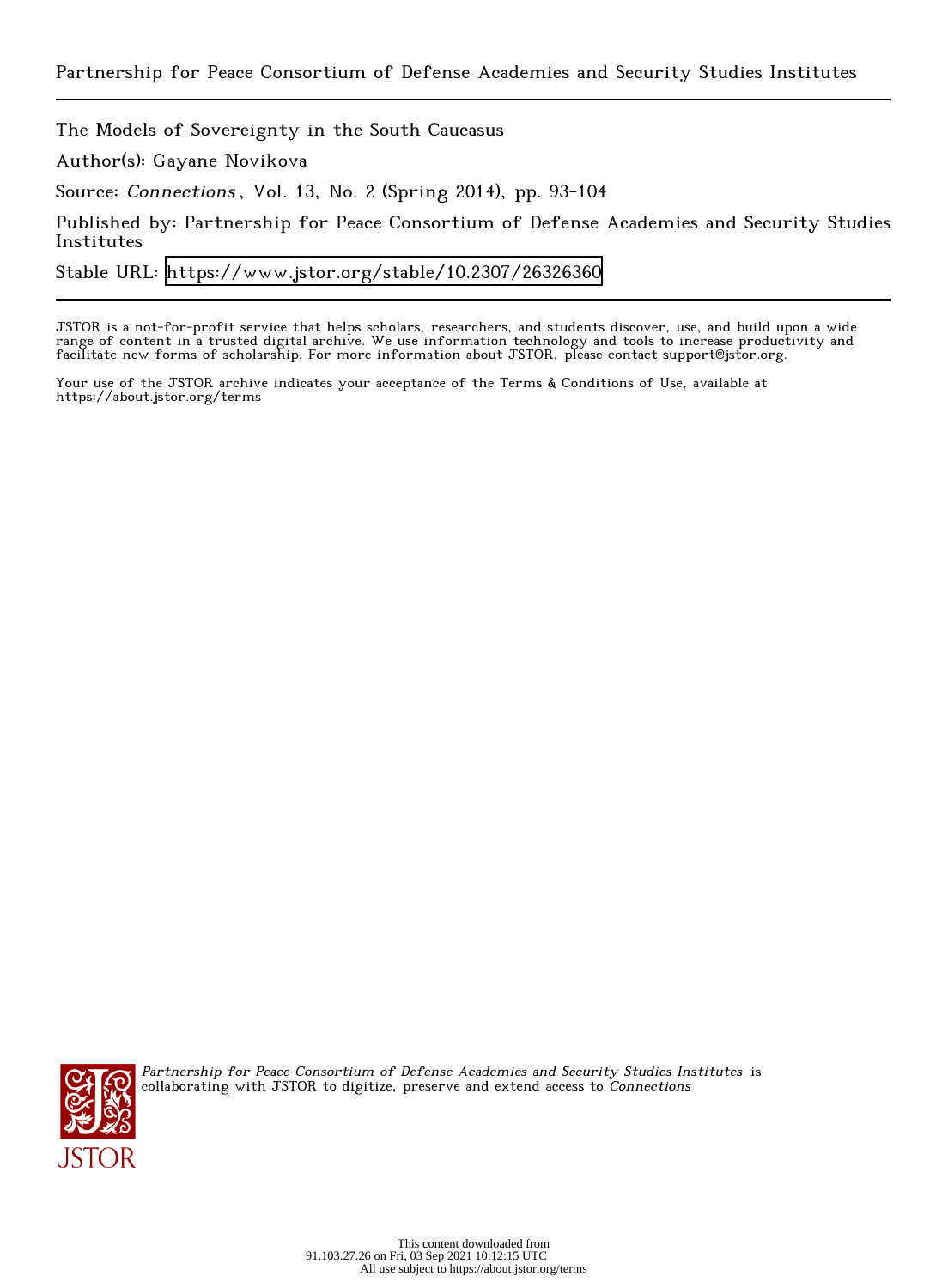# **The Models of Sovereignty in the South Caucasus**

# *Gayane Novikova* \*

## **Introduction**

l

Over the last five to six years we have witnessed dramatic changes in the international security environment – changes that have directly influenced developments in the South Caucasus. Among the most significant changes are the world economic crisis, the Arab awakening, and the turbulence and civil wars all over North Africa and the Middle East.

There is also a growing number of secessionist movements, indeed even in the prosperous parts of Europe: Scotland and the Flemish region will hold referenda on independence from Great Britain and Belgium, respectively; separatist trends are under way in Catalonia and in the Basque country in Spain, as well as in Quebec in Canada. Great Britain is debating abandonment of its EU membership.

It is not by chance that we are also witnessing the appearance of several internationally recognized sovereign states, even though they are either essentially failed states or very weak. There is also a group of state entities that can be considered as conflict-ridden exceptions. Among them are the semi-recognized Abkhazia and South Ossetia, as well as the unrecognized Nagorno-Karabakh Republic.

In many ways these developments are related to the issue of state sovereignty. The pillars of this concept are sovereignty over a territory and a population, over decisionmaking in governance, as well as over the state's interaction with other states and international organizations. The notion of sovereignty offers a framework for the state's behavior and for its population generally. It influences directly its degree of security, stability, and prosperity.

In accordance with international law and the UN Charter, all states are equal. Despite this ideal, a given state's level of political, economic, and social development defines its degree of sovereignty and its role in international affairs. However, the sovereign state *per se* must meet two criteria: self-rule and self-protection. The second criterion is easier to implement, while the first is almost impossible to put into practice in a rapidly globalizing world.<sup>1</sup> A further important measurement is a state's stage of democratization.

<sup>\*</sup> Dr. Gayane Novikova is the founding director of the Center for Strategic Analysis in Yerevan, Armenia (since 2001). She teaches courses on Russian foreign policy in the UNESCO Department on Human Rights, Democracy and European Studies at Yerevan State Linguistic University. She was a Fulbright Scholar (2008-2009) and a Visiting Scholar (2012-2013) at the Davis Center for Russian and Eurasian Studies and a Visiting Scholar in the Near Eastern Languages and Civilizations Department at Harvard University (2009-2013), as well as a Visiting Lecturer in the International Relations Department at Boston University (2011, 2013). Her areas of expertise cover international relations and regional security issues, including ethno-political conflicts and unconventional threats, Russia's politics in the South Caucasus, and the EU Eastern Neighborhood Policy.

For more details, see Omar Dahbour, *Self-Determination without Nationalism: A Theory of Postnational Sovereignty* (Philadelphia: Temple University Press, 2013), 190–93.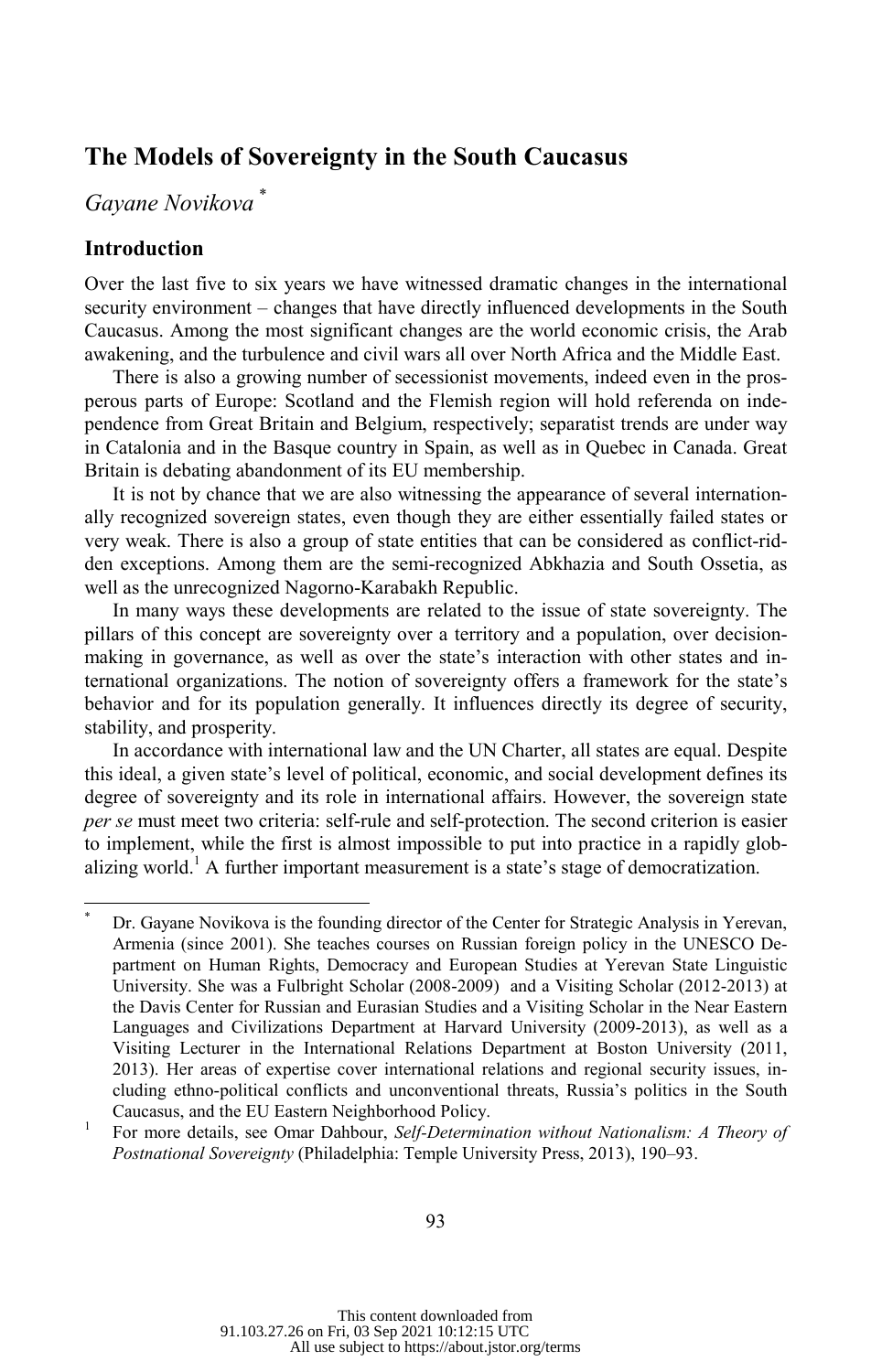With regard to the developed democracies, there are some important areas in which shared sovereignty is a factor. The two primary European organizations—the European Union and NATO—take responsibility for critical developments in Europe. The austerity measures imposed by the EU (under German leadership) upon the economies of Greece, Spain, and Portugal offer examples of limitations upon these states' sovereignty. However, the consequences of these limitations are significant: the Euro zone has been able to move toward a slow recovery from the 2008 economic crisis.

With respect to the failed states, the leading international organizations sometimes consider the imposition of full control over the economic and political resources of these states as a means to maintain security and prevent the spread of terrorist activity. The latter has become more and more critical, especially in those areas of overt religious conflict. (Recent examples include the international military operation in Northern Mali, and the recent attack in Nairobi, Kenya).

In the meantime, there have been several cases where, "in the name of democracy, international organizations adopted new mandates, such as 'responsibility to protect,' and regional charters of democratic standard-setting and conditionality."<sup>2</sup> There are examples of the forcible introduction of democracy by European states and the U.S., coordinated with military operations against sovereign states (Iraq, Afghanistan, Serbia-Kosovo, etc.). The suspension of the national sovereignty of internationally recognized UN member states, which took place in all these cases, was implemented without the consent of the governments involved.

Another trend related to the participation of sovereign states in international organizations should also be mentioned. In November 2013, several sovereign states had to decide whether they would or would not sign the different preliminary agreed-upon Association Agreements with the European Union at the Third Eastern Partnership Summit in Vilnius. According to the initiators, this broader involvement in the Eastern Partnership Program was aimed to improve their relations with the EU, to speed their democratization and good governance processes, and—to a certain extent—to diminish Russia's influence and pressure upon the former Soviet Republics (a matter that has taken on a strikingly different valence in the wake of Russia's response to the unrest in Ukraine).

The above-mentioned developments and processes directly relate to discussions of sovereignty. Even more, they contribute to the "mutation" and the "melting" of sovereignty *per se*. Furthermore, although sovereignty cannot be considered as absolute, it is still a key factor for any state and for nation-building processes, especially with regard to sovereignty over a territory and to relative decision-making freedom. The crucial questions to be answered are: How do sovereign states interact with each other in a rapidly changing and globalizing world? To what degree are the state entities prepared to delegate a part of their sovereignty to international organizations, or to share it with another state?

<sup>&</sup>lt;sup>2</sup> Lawrence Whitehead, "State Sovereignty and Democracy," in *New Challenges to Democratization*, ed. Peter Burnell and Richard Youngs (New York: Routledge, 2010), 24.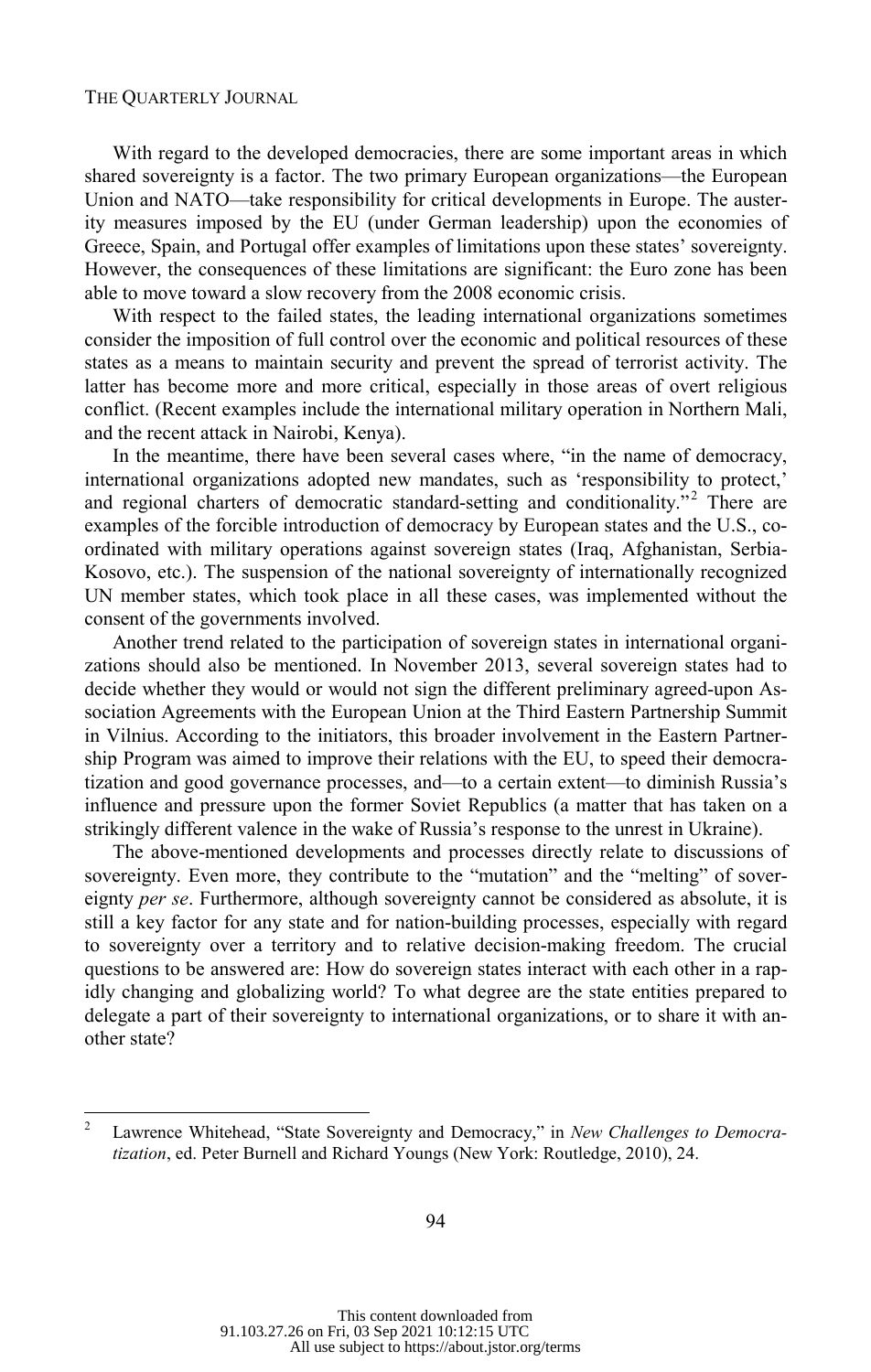State sovereignty in the vulnerable South Caucasus region is directly linked to the specific territory and to issue of security. The analysis offered in this article will focus on the following questions:

- What does sovereignty mean for each actor in the South Caucasus? Does each actor in the region have enough maneuverability to implement and maintain its sovereignty?
- Under what circumstances, and to what extent, is the state entity prepared to share with (or delegate to) other actors a part of its sovereignty?
- Finally, what models of sovereignty are applicable for the state entities of the South Caucasus?

Before answering these questions, the following points should be emphasized. First, the South Caucasus state entities are neither developed democracies nor failed states. They are—to varying degrees—insecure economically, politically, and socially. The strongest among them is Azerbaijan; the weakest is the South Ossetian Republic. There is also a diversity of achievements in regard to democratization: from autocratic Azerbaijan and South Ossetia to partly free Armenia, Georgia, Abkhazia, and Nagorno-Karabakh. $3$ 

Second, owing to the wide range of their internal problems and the interregional security trends, the South Caucasus state entities possess very limited maneuvering space. The choice mainly is between an Associative Agreement with the EU and membership in Russia's Customs Union, and subsequently in the Eurasian Union. Both options are, on the one hand, very vague. On the other hand, given the course of recent developments, they are becoming mutually exclusive. Armenia's failed attempt to synchronize its relations in both directions is a vivid example of the unwillingness of the EU and Russia to share areas of influence and strategic interest.<sup>4</sup> As Peter Burnell has written,

For the EU, the distinctive challenge is to repeat its successful strategy of supporting democratic consolidation of post-Communist European states by making offers of conditional membership of the EU. As the process of EU enlargement comes to an end and the states in the neighborhood as well as others much farther away have no prospect of mem-

l

<sup>&</sup>lt;sup>3</sup> *2013 Freedom in the World* (Washington, D.C.: Freedom House Report, 2013); available at http://www.freedomhouse.org/report-types/freedom-world.<br>4 Eer Armenia it is critical that the relationships with both l

For Armenia it is critical that the relationships with both Russia and the EU be improved in order to avoid the further growth of authoritarianism and to provide adequate security to itself and the Nagorno-Karabakh. However, on 3 September 2013, on the occasion of his visit to Moscow, President S. Sargsyan stated that it was Armenia's intention to join the Customs Union. This statement was very unexpected by both European Union officials and the Armenian public at large. The EU reaction was quite predictable: "However, given Armenia's wish to join the Customs Union of Russia, Belarus and Kazakhstan, announced in September 2013, the Association Agreement, incompatible with membership in the Customs Union, will not be initialed nor signed. The European Union will continue cooperation with Armenia in all areas compatible with this choice." For more details, see the statements and discussions regarding the decision of the Armenian leadership at: http://eeas.europa.eu/armenia/index\_en.htm.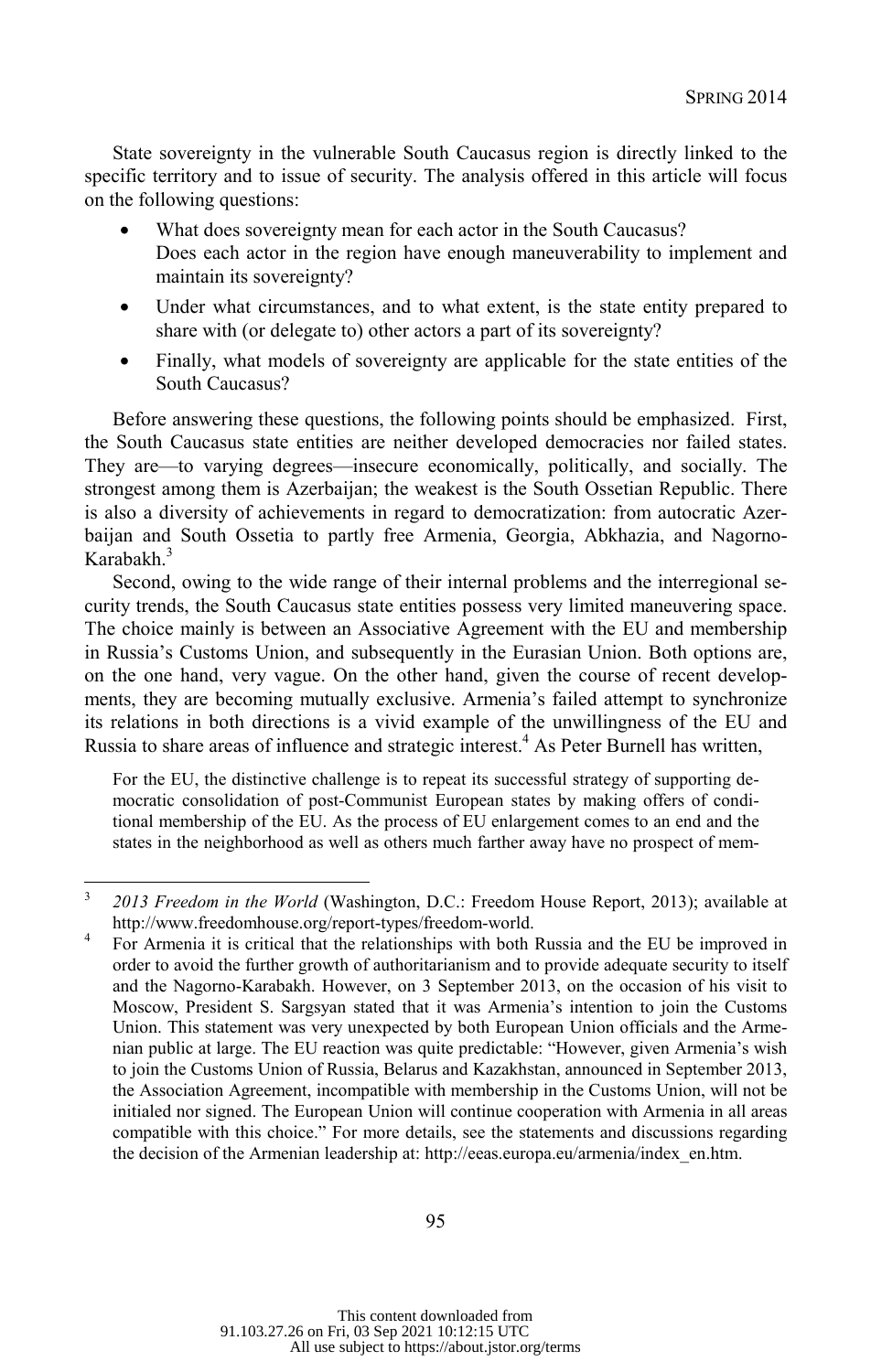bership, and as many of them lack liberal democracy's most generally accepted conditions or credentials, the EU's ability to exert influence is much reduced.<sup>5</sup>

For Russia, inclusion of the former Soviet republics into the Eurasian Union implies a clear indication of its intention to secure (and to control) the area of its direct strategic interests, in line with its national security strategy. Thus, critical for all South Caucasus state entities is a capacity to balance between the EU and Russia. They do so, in both cases, at the cost of their state sovereignty.

## **Sovereignty: From "By Any Means" To "By No Means"**

"Sovereignty" *per se*, for the newly independent states and state entities of the South Caucasus, is a magic word. It implies a desired step toward a restoration of their independence or a proclamation of it for the first time in many years. Hence, the notion of becoming a "nation-state" in the full sense of the term is an absolute priority, and the most important component in the self-identity of state entities in the South Caucasus. In the case of this region, the degree of sovereignty each state possesses—and the perception of it by all state entities and all external actors involved—mirrors their different status in the international arena: Armenia, Azerbaijan, and Georgia are internationally recognized states; Abkhazia and South Ossetia are semi-recognized states; and the Nagorno-Karabakh Republic is an unrecognized but *de facto* state.

However, in spite of *de jure* differences in their international status, all state entities of the South Caucasus experience different degrees of insecurity, in certain circumstances threatening the territorial integrity and state sovereignty of their direct neighbors, as well as the security of their population.<sup>6</sup> It is important to stress once again that the sovereignty of newly independent Armenia, Azerbaijan, and Georgia was in 1991 internationally recognized within the borders of the former Soviet republics. Nonetheless, their formal independence and international recognition were almost immediately violated in the course of internal ethno-political conflicts. Hence, there emerged as a consequence of these conflicts the Nagorno-Karabakh Republic, the Republic of Abkhazia, and the Republic of South Ossetia, with each claiming sovereignty over their historic territories, which were included in the former Soviet Republics of Azerbaijan and Georgia, respectively.<sup>7</sup> The further transformation of internal ethno-political conflicts into

 5 Peter Burnell, "New Challenges to Democratization," in *New Challenges to Democratization*, ed. Peter Burnell and Richard Youngs (New York: Routledge, 2010), 17. 6

Azerbaijan openly threatens NKR and Armenia; Georgia considers Russia as a major threat; Abkhazia and South Ossetia view Georgia as a direct source of threat; Armenia does not threaten Azerbaijan, but is ready to provide full-scale defense and security to NKR. Currently, the only real possibility of resumption of military action is in the area of the Nagorno-Karabakh conflict. At the recent meeting of the Armenian and Azerbaijani Presidents in Vienna on 19 November 2013, they "agreed to advance negotiations on a peaceful settlement of the Nagorno-Karabakh conflict" and to meet again in the next few months.

The contradictory versions of national histories have played a significant role in the aggravation of ethno-political conflicts in the South Caucasus.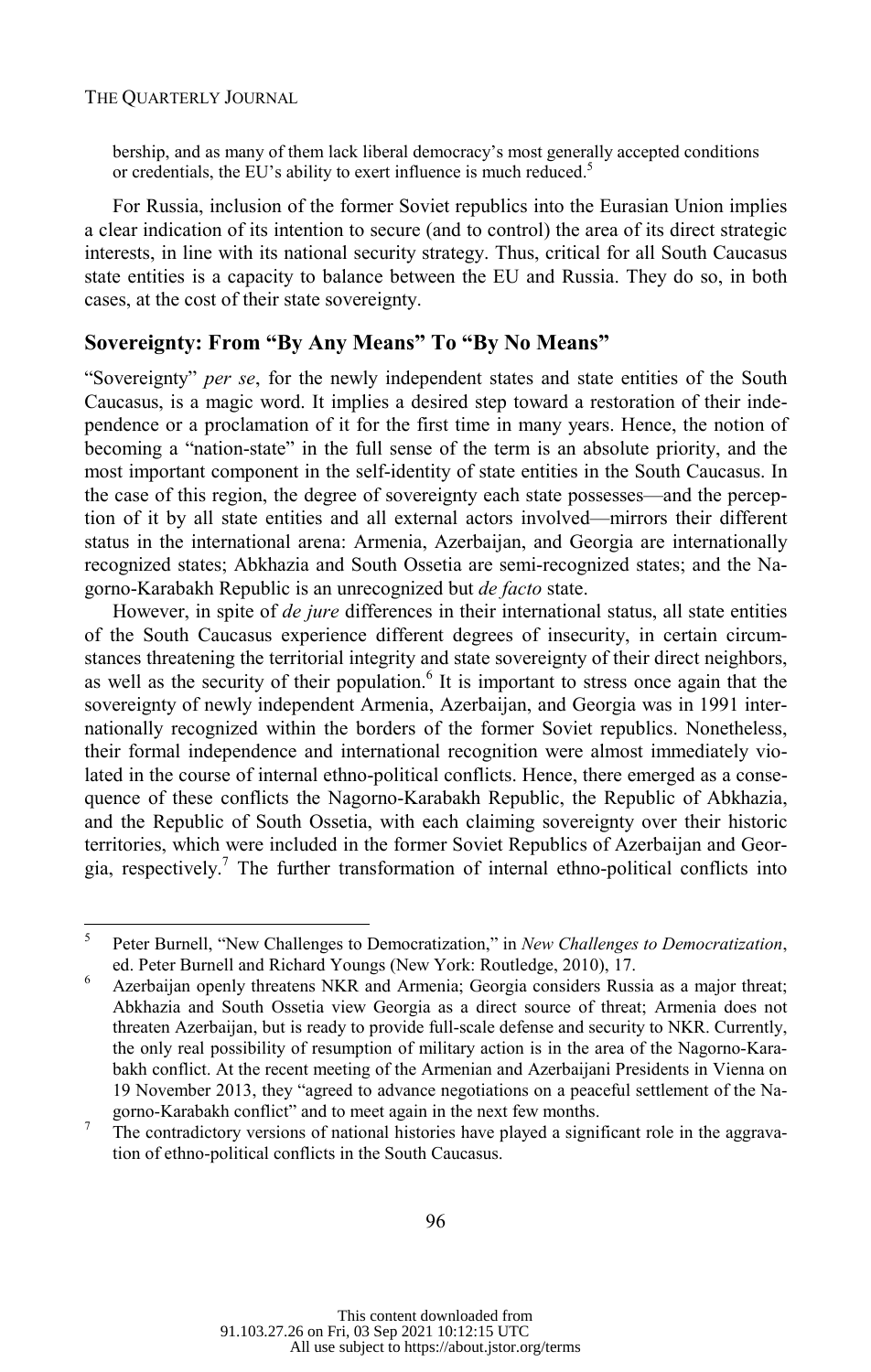international territorial conflicts resulted in *de facto* alterations of state borders and the suspension of the sovereignty of Azerbaijan over the territory of Nagorno-Karabakh (and the territories surrounding it) and of Georgia over Abkhazia and South Ossetia. Thus, in the South Caucasus we are dealing with three types of state entities and with a diversity of sovereignty models. We are also dealing with a spectrum of approaches to the challenge of how best to preserve sovereignty – from "by any means" to "by no means."

In this analysis the terms "sovereignty," "shared sovereignty," and "residual sovereignty" will be used. The latter must be understood as the lowest level of state sovereignty. Another important issue related to the models of sovereignty at work in the South Caucasus is the complex and overlapping correlation between self-determination and sovereignty.<sup>8</sup> The sovereignty of the internationally recognized states directly influences the right of self-determination; conversely, the claim for self-determination of the given state entity reduces the sovereignty of the "metropolitan" state over its territory and population.

#### *Georgia–Abkhazia–South Ossetia*

For internationally recognized Georgia and Azerbaijan, the restoration of their territorial integrity is a strategic goal with a strong symbolic meaning. The unsuccessful attempt of the Georgian leadership in August 2008 to resolve this issue by military means changed the *status quo* in the "Georgian conflicts." The recognition by Russia and several sovereign states of the independence of Abkhazia and South Ossetia *de jure* confirmed and supported the latter's sovereignty over the territories they claimed as their own. But it also put them into a situation of complete dependence upon Russia as their patron. This development therefore *de facto* sharply reduced their sovereignty over their territories and their populations, as well as over their independent decision-making capacity. Any development in Abkhazia and South Ossetia depends to varying degrees upon Russia's interests.

The critical difference between Abkhazia and South Ossetia is that the latter cannot preserve its sovereignty by any means. It retains very limited options, and oscillates between being on the verge of a failed state and simply a Russian military base. To avoid these extremes, it must either share its sovereignty with Georgia (on the basis of a federal state) or delegate it completely to Russia, on the basis of unification with North Ossetia. If South Ossetia would consider shared sovereignty, then Georgia's move toward the EU (through an Association Agreement to be signed at the Eastern Partnership Summit in Vilnius) would be very helpful indeed for a future Georgia–South Ossetia reconciliation. However, the South Ossetian population, as it exists now, and a dominant part of its leadership prefer to shelter under Russia's umbrella.<sup>9</sup>

 8 <sup>8</sup> For more details, see Dahbour, *Self-Determination without Nationalism*, 191.

See, in particular, the statement of Leonid Tibilov, the President of the South Ossetia, on 24 July 2013: "For every Ossetian, the issue of unification of the people is a priority." He also stated that he "would consider his presidential mission fulfilled if South Ossetia by the desire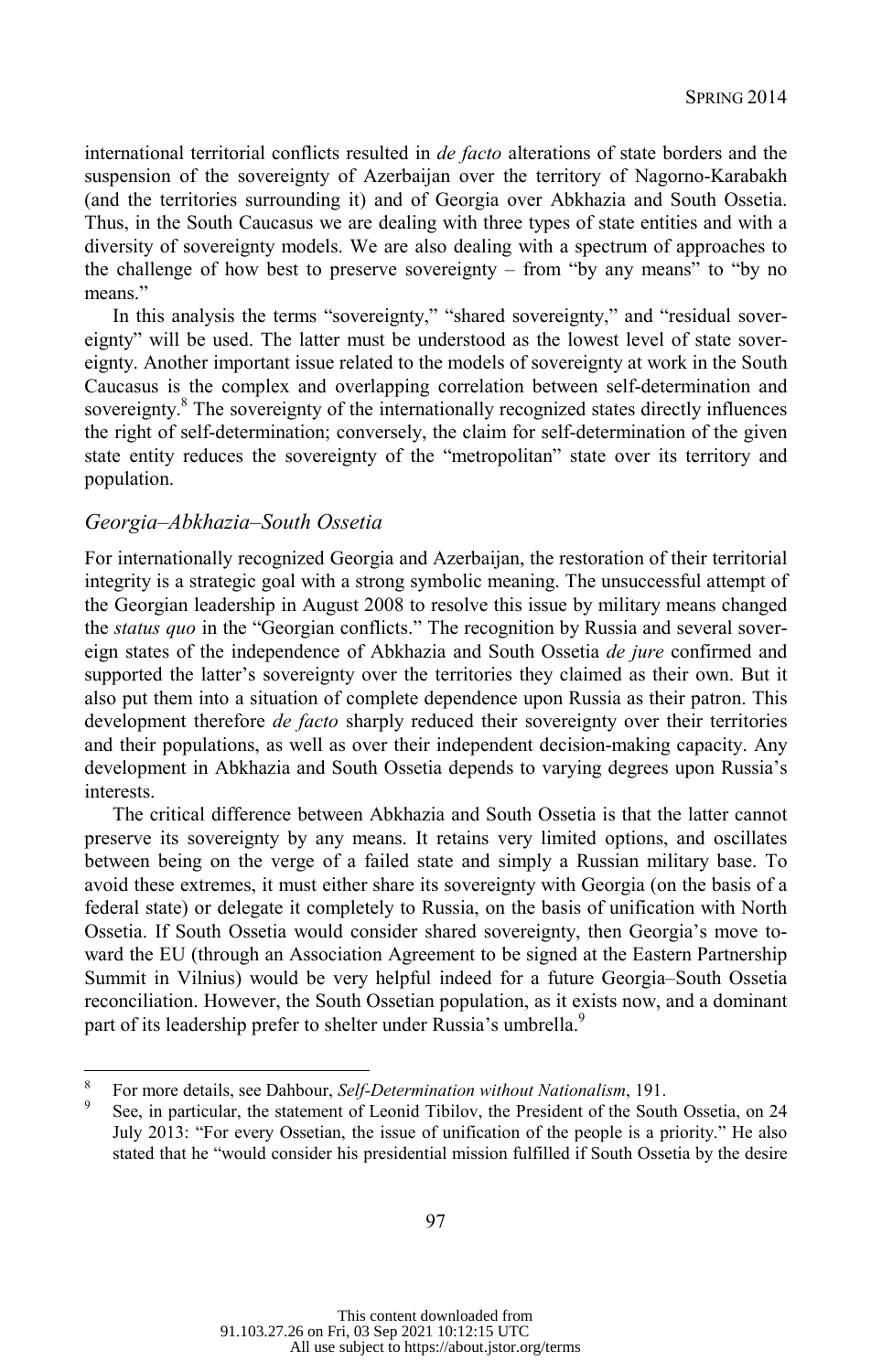l

With respect to Georgia–Abkhazia relations, the situation is more complicated. The consideration of a model of shared sovereignty with Georgia is already a thing of the past.10 However, the complexity of the *status quo* itself provides maneuvering space for Abkhazia, which has enough resources and capacity to maintain its status as a semi-recognized state (in this regard, the best example is Northern Cyprus, as recognized by Turkey). The relationship with Russia provides benefits for Abkhazia's economy and for its defense, but it also sharply reduces Abkhazia's policy- and decision-making options.<sup>11</sup> Meanwhile, Abkhazia can benefit from Russia–Georgia antagonisms and gradually enlarge its sovereignty from residual to shared status through cooperation with Russia, Georgia, Turkey, and Armenia (the opening of a railroad through the Abkhazian territory constitutes an example of how this might occur).

The other side of this coin must be noted. The very existence of Abkhazia in its current semi-recognized status is a *de facto* and *de jure* reduction of Georgia's sovereignty over its internationally recognized territory. The ability of Georgia to accept this reality and to search for ways toward cooperation will contribute to mutual understanding and trust between all entities concerned. Owing to the perception that Russia poses a direct security threat to Georgia's sovereignty,<sup>12</sup> Georgia is rapidly moving in the European direction. Any level of participation in European institutions and organizations is considered as a guarantee along the pathway toward preservation of the sovereignty of this South Caucasus state over its territory and population. There is also a strong under-

of its citizens were to unite with Russia and the reunification of the Ossetias would occur." "*Tibilov: My mission will be accomplished if South Ossetia unites with Russia*," Information Agency Regnum; available at http://www.regnum.ru/news/polit/1687422.html. "*Should there be a united Ossetia?*" The Caucasus Echo; available at www.ekhokavkaza.com/content/article/ 25056026.html.<br><sup>10</sup> The last model for the resolution of the Abkhazian conflict was introduced in a speech by

President Saakashvili in March 2008, who offered to Abkhazia "free economic zone, post of Vice-President of Georgia, unspecified security guarantees, 'unlimited autonomy'." For details, see "Saakashvili Outlines Tbilisi's Abkhaz Initiatives," *Civil Georgia* (28 March 2008); available at www.civil.ge/eng/article.php?id=17473.<br><sup>11</sup> The Abkhazia–Russia relationship is developing in several areas. However, there is a growing

understanding in the Abkhazian political establishment regarding the growing dependence of Abkhazia on Russia. Internal disagreements among the Abkhazian elite will push the leadership to search for ways to minimize dependence on Russia by increasing cooperation with neighboring countries. See Sergey Markedonov, "Abkhazia: Russia's Attempts to Create a Nation-state," Russia & India Report (16 October 2013); available at http://indrus.in/opinion/ 2013/10/16/abkhazia russias attempts to create a nation-state 30183.html. See also "Russian Ambassador Assassinated in Abkhazia," *The Washington Post* (11 September 2013); available at www.washingtontimes.com/news/2013/sep/11/russian-ambassador-assassinatedabkhazia/. 12 According to the National Security Concept of Georgia, "The 2008 war demonstrated that the

Russian Federation does not accept the sovereignty of Georgia, including Georgia's choice of democracy and its independent domestic and foreign policy." Available at www.nsc.gov.ge/ files/files/National%20Security%20Concept.pdf.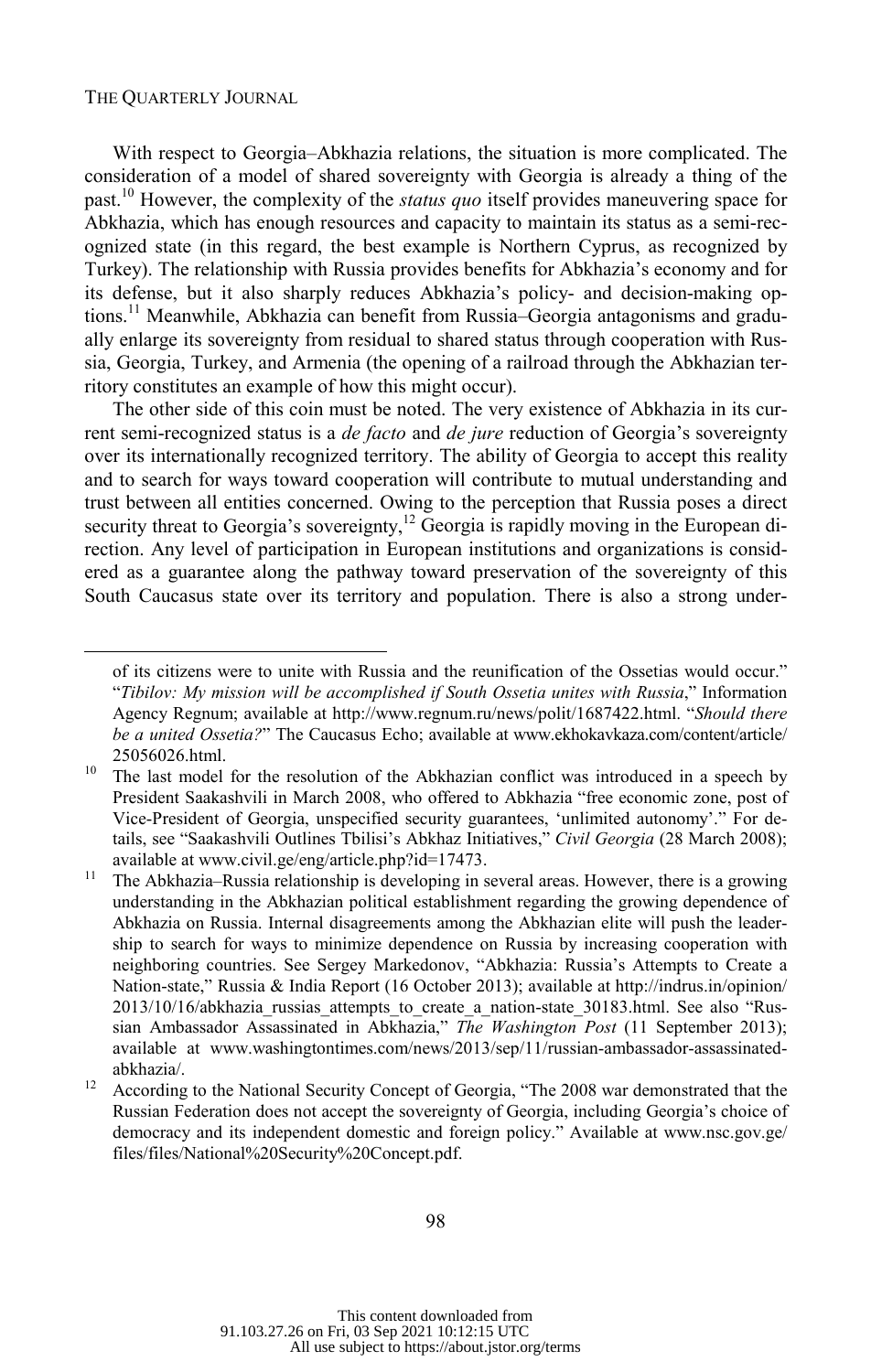standing in the Georgian political and business establishment, as well as in the society at large, that the country will benefit from further democratization.

Furthermore, conflicting approaches to security and sovereignty in Abkhazia and Georgia reduce the possibility of reconciliation between these two state entities – even in the medium term. To differing degrees, Georgia and Abkhazia are sharing their sovereignty with the European Union and Russia, respectively, which compete in many spheres. The shared sovereignty model between Georgia and Abkhazia can be considered only within a "soft power" framework, namely, in the human and, perhaps, ecological areas.<sup>13</sup>

Summing up the developments in this Georgia–Abkhazia–South Ossetia triangle, it must be stressed that while South Ossetia is ready to delegate sovereignty completely to Russia, Abkhazia is trying to preserve it by applying for Russian support, even through acknowledging the high price that is being paid. Georgia views itself as more advanced – namely, as a "European state" in the South Caucasus. It hopes that the advantages of inclusion into the European security and economic systems will sooner or later assist in the discovery of frameworks for reconciliation with Abkhazia and perhaps for reintegration with South Ossetia.

### *Armenia–Nagorno-Karabakh–Azerbaijan*

The developments in the triangle Armenia–Nagorno-Karabakh (NKR)–Azerbaijan are different and more complicated, owing to the fact that the implementation of the right of the Karabakhi Armenians to self-determination has not only violated the territorial integrity and sovereignty of internationally recognized Azerbaijan, but also transformed the developments into a protracted inter-state conflict.<sup>14</sup> Azerbaijan is the only state in the South Caucasus capable of maintaining sovereignty over its economy and defense. It has no need to share sovereignty with, or to delegate a part of it to, any international organization. However, there is a dualism at work in Azerbaijani perceptions of its sovereignty: on the one hand this state claims a role as a regional power, and on the other hand it has lost its sovereignty over a section of its internationally recognized territory. Thus, a restoration of its territorial integrity is a strongly articulated priority and a precondition for the fulfillment of its desire to play a role as a regional power. Moreover, it should be stressed that, in comparison to Georgia, Azerbaijan does not rely directly on any international organization or state to assist in the restoration of its territorial integrity, but it demands from international organizations the legitimization of the possibility of the resolution of the conflict by force. Furthermore, as implied, neither Russia nor the

<sup>13</sup> 13 In the meantime, the new Georgian leadership is moving cautiously toward a reconciliation with Russia. The positive developments in Russia–Georgia relations to some extent will positively influence the Georgia–Abkhazia relationship.<br>It should be mentioned that there was initially a conflict of sovereignties of Azerbaijan and

Nagorno-Karabakh in the pre-Soviet, Soviet, and post-Soviet periods. In 1991, recognizing Azerbaijan as existing in the borders of the Azerbaijani SSR, the international community indirectly contributed to the further escalation of the Nagorno-Karabakh conflict.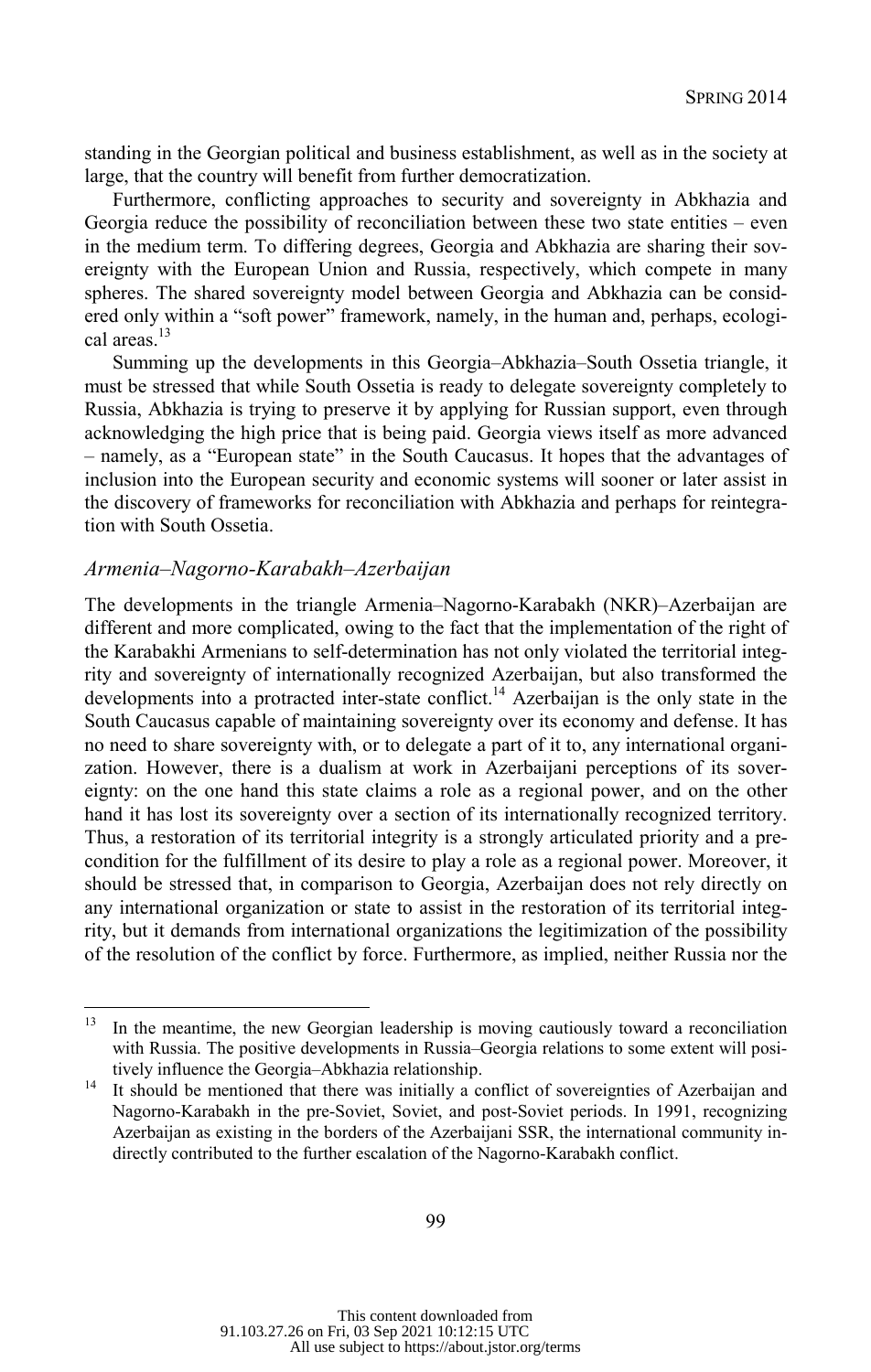EU possesses any real leverage (or at least, are not interested) to influence Azerbaijan's domestic or foreign policy. Armenia is another internationally recognized state in this triangle. Although it possesses limited economic resources (in comparison to Azerbaijan) to support maintenance of its sovereignty, it has enough military power to preserve its territorial integrity and to provide the necessary military support to the NKR. In the meantime, its direct involvement in the Nagorno-Karabakh conflict sharply reduces its maneuverability and renders it very sensitive to any changes around the NKR. On the one hand, the security of the two Armenian state entities is an absolute priority for any Armenian president and any Armenian government. On the other hand, the prioritized security issue directly and indirectly limits Armenia's sovereignty in decision making, and strongly influences its relationship with its direct neighbors, as well as its domestic policy. A vivid example must be mentioned: the decision of the President of Armenia, Serzh Sargsyan, to apply for membership in the Customs Union despite the existence of already discussed, agreed upon, and prepared documents intended to be signed at the Third Eastern Partnership Summit in Vilnius was motivated (according to the official statements) by broad security reasons.

Hence, in this matter Armenia has once again confirmed that Russia is a strong component of its defense and security policy. Armenia completely shares its sovereignty with Russia in these two areas. Other areas where the shared sovereignty model is applicable concern the Armenian economy, in particular its growing dependence upon Russian investments,<sup>15</sup> and demographic developments owing to changes in Russian migration policy and to emigration trends from Armenia in general.<sup>16</sup>

Parts of the Armenian political establishment speculate that the sharp U-turn toward the Eurasian Union was related directly, on the one hand, to the security threat posed to NKR and Armenia by Azerbaijan. On the other hand, there is a cognizance that limited possibilities still exist for further improvement in Armenia–EU relations.<sup>17</sup> Another group of Armenian analysts and politicians argues that Armenia is losing its sovereignty. $18$ 

<sup>15</sup> 15 Although the EU is the first economic partner of Armenia, the level of EU investments has been significantly lower than Russia's. In light of the recent decision by the Armenian authorities, they will continue to decline. "Russian Direct Investments Make up 39.5% of Foreign Direct Investments into Armenia's Economy," *ARKA News Agency* (5 September 2013); available at http://arka.am/en/news/economy/russian\_direct\_investments\_make\_up\_39\_5\_of foreign\_direct\_investments\_into\_armenia\_s\_economy/.<br><sup>16</sup> According to the National Statistics Bureau of Armenia, on 1 April 2013, the population of

Armenia was 3.029 million, against 3.275 million on 1 April 2012. In January–March 2013, 259,200 Armenian citizens left the country. In the same period, 223,700 people arrived in

Armenia. The negative balance is 35,500, in comparison to 25,400 in the first quarter of 2012.<br><sup>17</sup> Please see the statements of EU officials regarding the Armenia–EU relationship at http://www.aysor.am/en/news/2013/11/22/traian-hristea/ and http://www.rferl.org/content/ armenia-european-union-/25105725.html.<br><sup>18</sup> On 25 October 2013, in Minsk, Armenia signed a memorandum on intensification of coopera-

tion between Republic of Armenia and the Eurasian Economic Commission according to which it is obliged to refrain from offering any statements or actions contradicting the inter-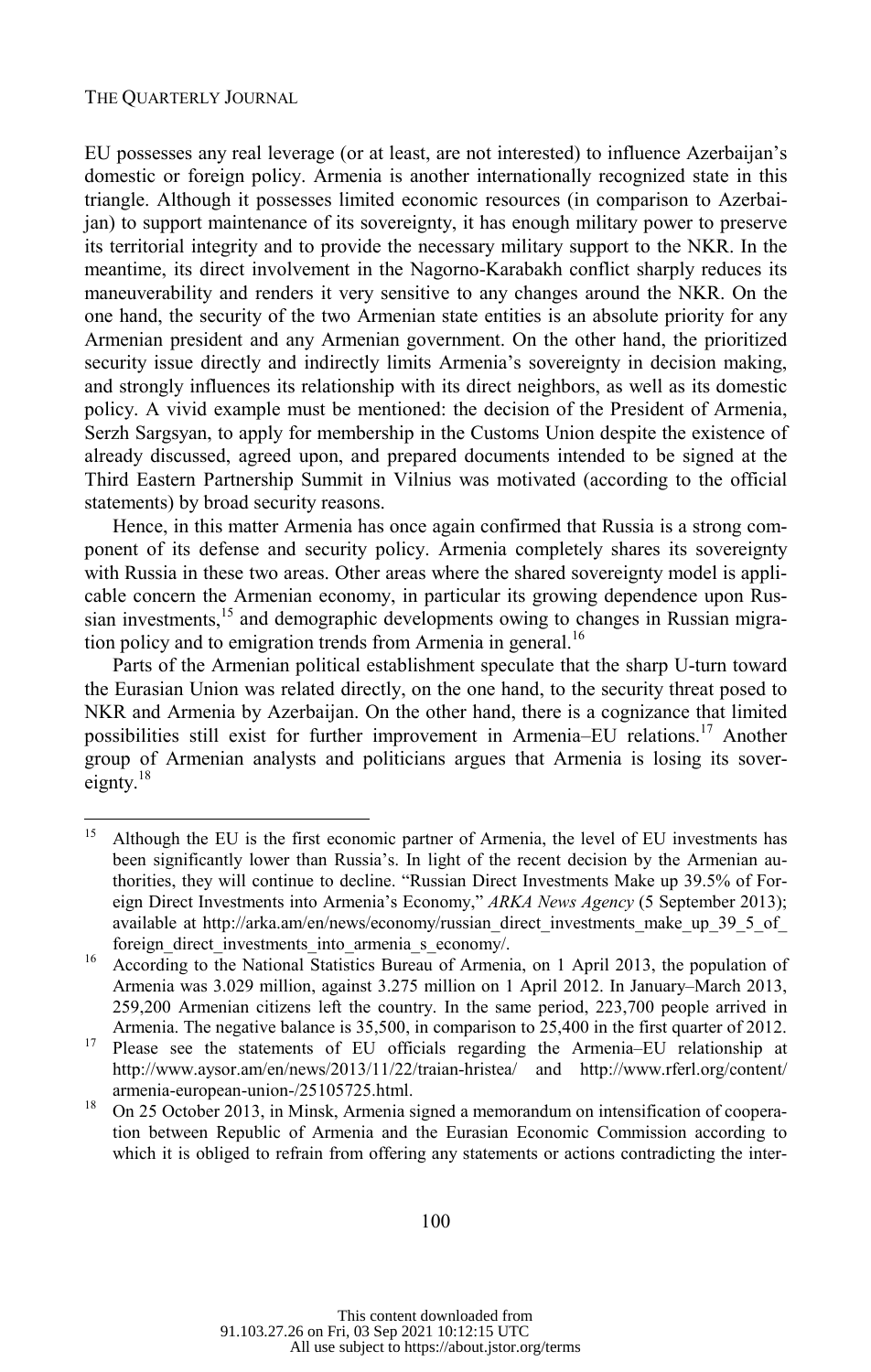The third constituent part of this triangle is the Nagorno-Karabakh Republic. Its residual sovereignty is gradually expanding toward shared sovereignty with Armenia owing to internal positive developments in this *de facto* state and a strong interdependence between Armenia and the NKR, especially in terms of security. However, this interdependence significantly reduces the space available to both Armenia and the NKR for maneuvering, particularly in the areas of economic and foreign policy. It must be stressed that the lack of information in regard to crucial decisions on Armenian security, including the management of the Nagorno-Karabakh conflict, on the one hand, contributes to a growing apathy and—to a certain degree—mistrust throughout the Armenian society at large. On the other hand, there are several correlated questions: How does the sovereignty that Armenia shares with Russia influence the Nagorno-Karabakh Republic's claim for self-determination and independence owing to the latter's strong (if not complete) dependence upon Armenia? How does the NKR's residual sovereignty contribute to—or, conversely, damage—Armenia's sovereignty and even force Armenia to delegate significant parts of its sovereignty to Russia? To what extent does Russia wish to play a role as a security shield to Armenia (and would the NKR be included?) in the context of growing mutual strategic interests between Russia and Azerbaijan?

It is difficult to formulate clear answers to any of these questions. Also, there is no sign of any possible cooperation, even in the area of soft power initiatives, between Armenia, the NKR, and Azerbaijan. Seeking to play a role as the regional power, Azerbaijan is not prepared to discuss the issue of sharing its sovereignty with the Nagorno-Karabakh Republic. In its turn, Nagorno-Karabakh considers its *de facto* state status as an absolute and nonnegotiable priority. Although the NKR cannot exist without significant and diversified support from Armenia, the possibility of the unification of the two Armenian state entities is not discussed between them either.<sup>19</sup> And Armenia (partly because of this complex situation) cannot allow itself to act without taking into serious consideration any implications for the NKR's security and defense.

l

ests of the members of the Customs Union. This memorandum has a direct negative influence on the Armenian position in the Nagorno-Karabakh conflict. The Prime Minister of Armenia in responding to a question posed by one of the Armenian MPs regarding this memorandum and the statement of the President of Kazakhstan regarding the resolution of the Nagorno-Karabakh conflict, mentioned in particular the following: "Indeed, many of our partners in the Customs Union and CSTO, unfortunately, often do not respect earlier reached political agreements, and make decisions that do not meet the interests of Armenia." See, in particular, *The Euroasian Economic Commission and Armenia Signed a Memorandum for Deeper Cooperation*; available at: http://ria.ru/world/20131106/975071901.html. "Tigran Sargsyan expressed dissatisfaction with the position of individual members of the Collective Security Treaty Organization and the CU regarding the Karabakh conflict," *ArmInfo Information Agency* (13 November 2013); available at www.arminfo.info/index.cfm?objectid=A4F1F140- 4C79-11E3-91930EB7 C0D21663.<br><sup>19</sup> An interesting analysis of Armenian geopolitical culture as concerns the internal tensions over

how to present Nagorno-Karabakh, and its surrounding territories, is provided by Lawrence Broers and Gerard Toal in "Cartographic Exhibitionism? Visualizing the Territory of Armenia and Karabakh," *Problems of Post-Communism* (May-June 2013): 16–35.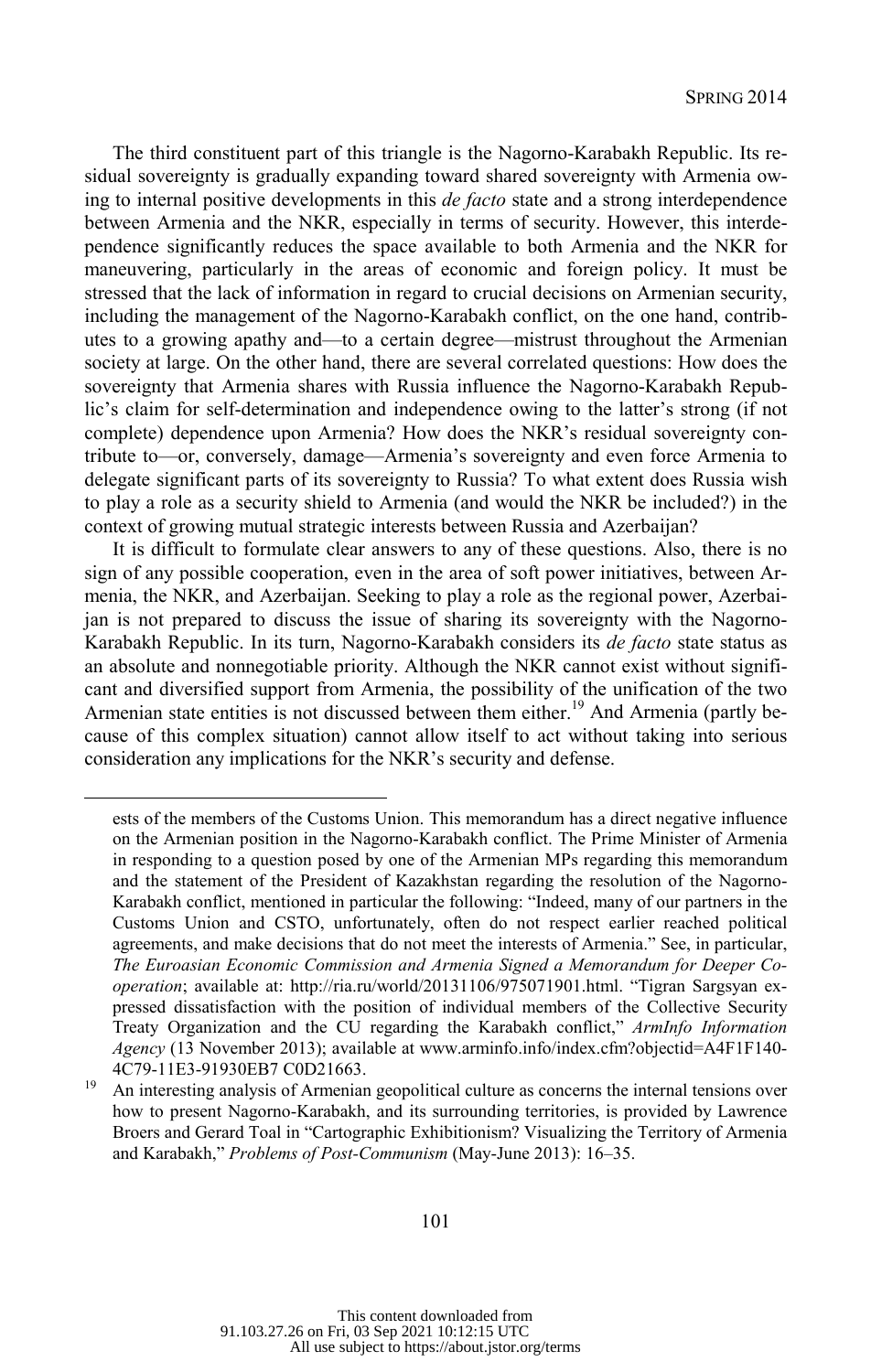Thus, in the Armenia–Nagorno-Karabakh–Azerbaijan triangle, we are dealing with three models of sovereignty in an absolutely turbulent external environment. These overlapping models of sovereignty (and visions of security) produce a high level of ambivalence and contribute to growing tensions between all three actors.

## **Conclusion**

As mentioned above, in the South Caucasus there are three types of states, and three strongly interconnected models of sovereignty. This diversity (see Table 1 below) in regard to sensitive security issues complicates internal developments in each state entity of this area and their interactions (or lack thereof) with each other.

Azerbaijan is ready to restore its territorial integrity by force—or "by any means"— (at least according to the official state position) and is making plans to enjoy its restored sovereignty. There is no sign of any willingness to consider the option of shared sovereignty with the NKR, or with Armenia over Nagorno-Karabakh. In turn, the NKR is preparing to preserve its sovereignty over the territory of Nagorno-Karabakh and the

| <i>State entity</i> | <b>Status</b>                      | Level of<br>sovereignty                                 | External<br>dependence | <i>Violation of</i><br>sovereignty                                                            |
|---------------------|------------------------------------|---------------------------------------------------------|------------------------|-----------------------------------------------------------------------------------------------|
| Armenia             | Internationally<br>recognized      | Shared                                                  | Russia                 | Over decision<br>making                                                                       |
| Azerbaijan          | Internationally<br>recognized      | Self-sufficient<br>(but over a<br>limited<br>territory) | None                   | Over territory by<br>Armenia and<br><b>NKR</b>                                                |
| <b>NKR</b>          | Internationally<br>not recognized  | Residual /<br>Shared                                    | Armenia                | Over decision<br>making (by<br>Armenia)                                                       |
| Georgia             | Internationally<br>recognized      | Shared                                                  | EU                     | Over territory (by<br>Abkhazia and<br>South Ossetia<br>directly), and by<br>Russia indirectly |
| Abkhazia            | Internationally<br>semi-recognized | Residual /<br>shared                                    | Russia                 | Over decision<br>making (by<br>Russia)                                                        |
| South Ossetia       | Internationally<br>semi-recognized | Delegated                                               | Russia                 | De facto no<br>sovereignty                                                                    |

Table 1: State Entities and Sovereignty in the South Caucasus.

#### 102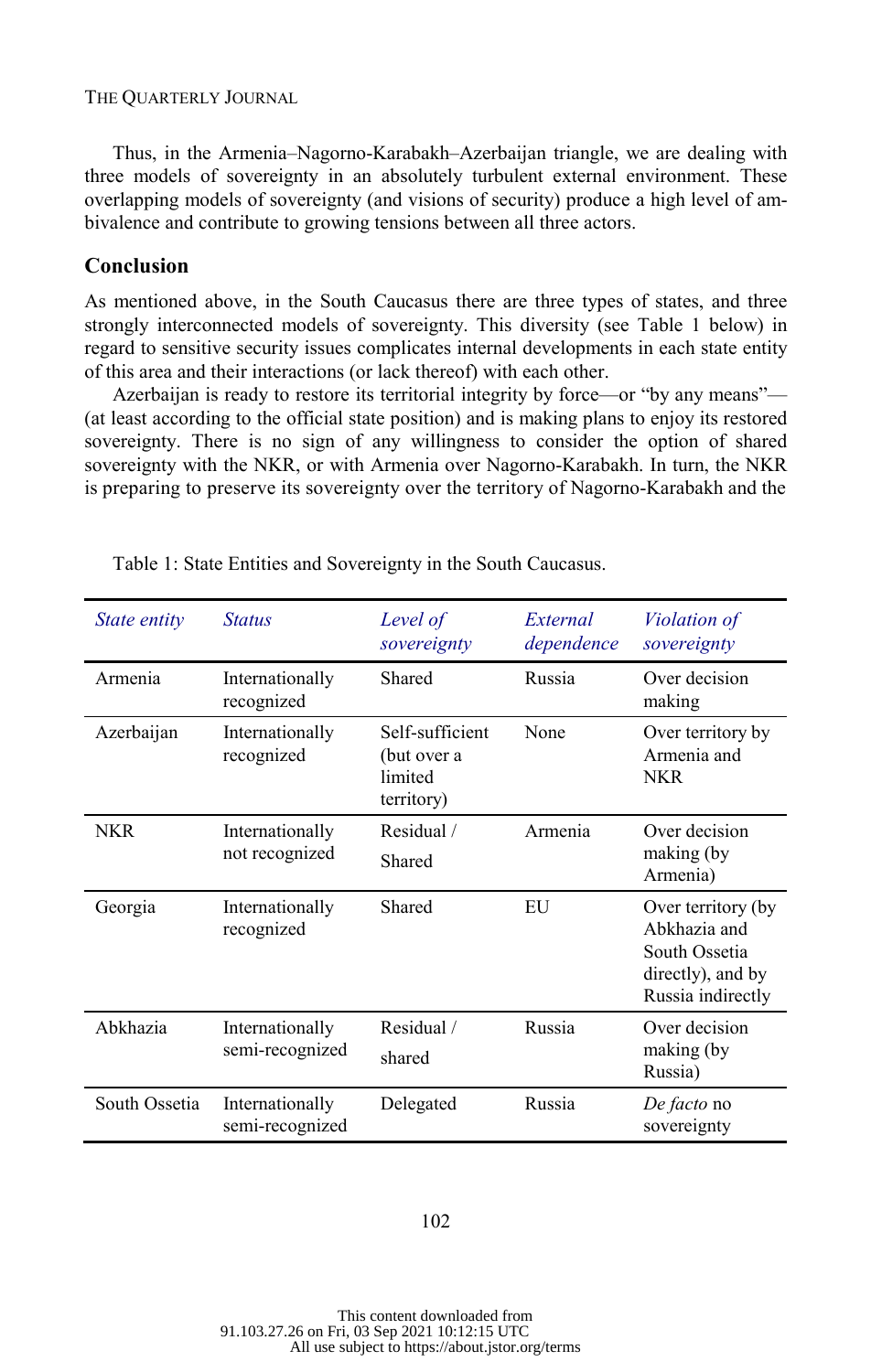surrounding territories<sup>20</sup> not only from Azerbaijan, but also from Armenia, rejecting the option of unification with Armenia.21 Partially, Armenia, owing to its support for the NKR position, is (to some degree forcibly) broadly sharing its sovereignty with Russia, and considers this nation a guarantor of Armenia's sovereignty and security. Thus, there are, on the issue of sovereignty, direct interdependencies between Azerbaijan, the Nagorno-Karabakh Republic, and Armenia. In this triangle there are several important issues that must be considered:

- The "melting" sovereignty of Armenia, which is more and more shared with Russia
- The strong, albeit partial (with the exclusion of the territory of Nagorno-Karabakh and the seven districts around it), sovereignty of Azerbaijan
- The residual sovereignty of the NKR (the main part of its sovereignty is shared with Armenia; the sovereignty over international relations/negotiations is delegated to Armenia).

The prospects of any shared sovereignty between Armenia and Azerbaijan over Nagorno-Karabakh remain impossible owing to the different political, economic, demographic, and military characteristics of these two internationally recognized states and their absolutely different visions and evaluations of the situation in the area of the international conflict around Nagorno-Karabakh. It is of critical significance that the NKR (supported by Armenia) completely rejects any option that involves discussing its sovereignty with the Azerbaijani side; on the other hand, it does not wish to delegate its sovereignty to Armenia. There are some groundless speculations—at least for now—regarding the recognition of the NKR by Russia and possible developments in the conflict area after Armenia's membership in the Customs Union. Both options completely depend upon Russia's vision of its role in the South Caucasus and upon whether the Customs Union and the future Eurasian Union will become "success stories" for Putin's Russia. Thus, under the current circumstances, the multi-level conflict between these state entities will become aggravated. Cooperation and discussion on shared sovereignty questions either between Armenia and Azerbaijan over Nagorno-Karabakh or between Azerbaijan and Nagorno-Karabakh are excluded.

With regard to developments in Georgia, and its relationship with Russia, Abkhazia, and South Ossetia, several issues should be noted. First, Georgia will be presented with

<sup>20</sup> Azerbaijan claims these territories as its own; the NKR, backed by Armenia, considers it as a bargaining point in negotiations over the NKR's final status. According to the Article 142 of the Constitution of NKR, "Until the restoration of the state territorial integrity of the Nagorno-Karabakh Republic and the adjustment of its borders, the public authority is exercised on the territory under factual jurisdiction of the Republic of Nagorno-Karabakh." See The Constitution of the Nagorno-Karabakh Republic, available at http://www.nkr.am/en/

constitution/9/.<br><sup>21</sup> At the initial stage of the conflict in the beginning of 1988, the Karabakh Armenians demanded unification with the Armenian SSR.